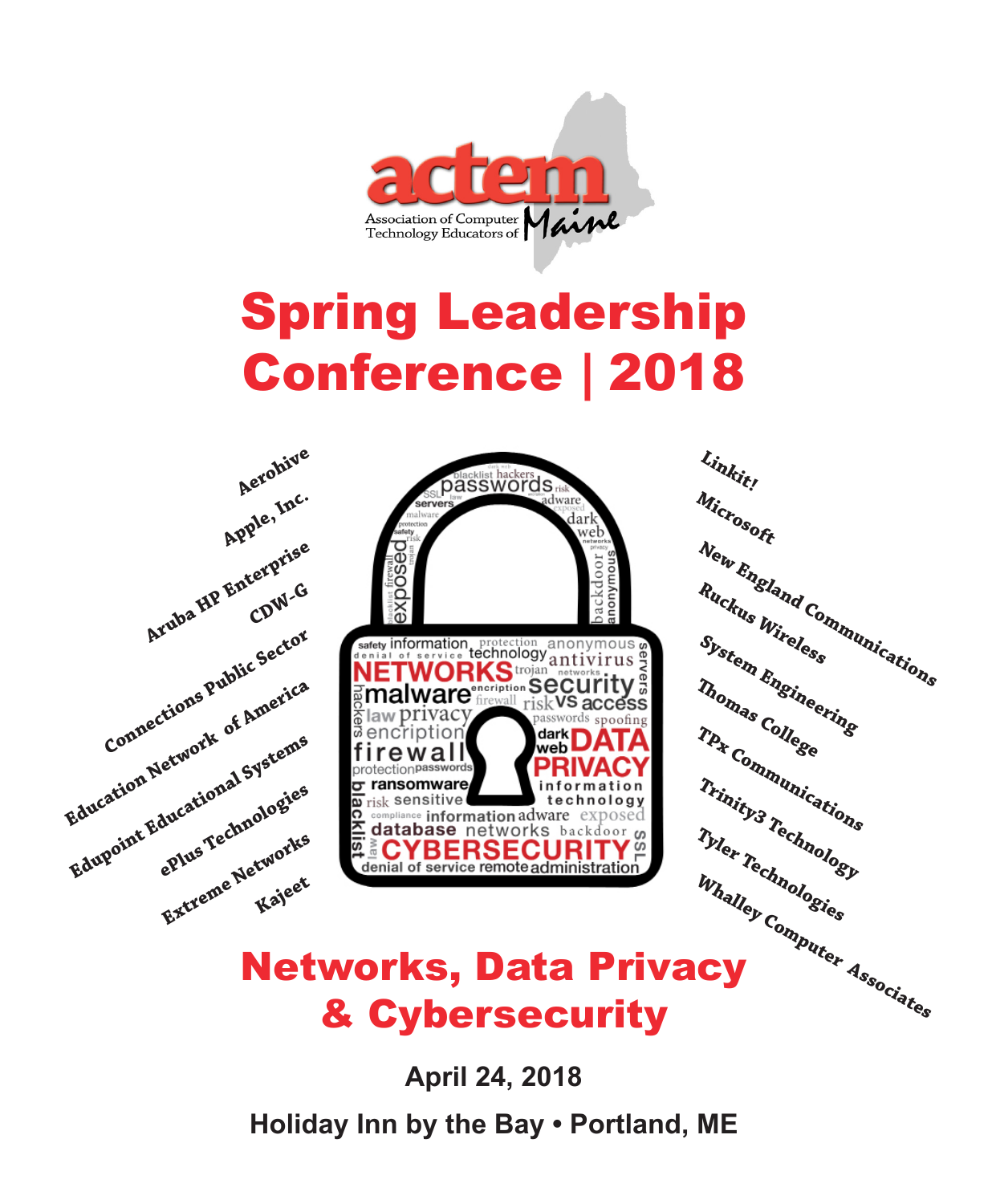# **Welcome**

Welcome to ACTEM's second spring leadership conference! This year's theme focuses on networks, data privacy and cybersecurity. We feel that these are important topics for Maine schools.

ACTEM's goal for this conference is to provide information, workshops, and solutions for technology leaders and their staff that can help them make informed decisions to keep our students and staff safe. Be sure not to miss the lunch keynote by Simon Weller of ENA on *Cybersecurity Threats to School Networks*.

Please be sure to visit the many vendors that have supported our efforts to bring this conference to you. Dedicated time slots are built into the conference program for you to visit these exhibitors.

We hope you enjoy this conference and gain valuable information about these topics and how they apply to your school's networks.

Future Spring Leadership Conferences will have different focuses pertinent to school technology leaders. Please let us know how you liked this conference and also suggest themes for future events.

Enjoy the day!

Dennis Crowe *ACTEM President*

# **Keynote**





# **Cybersecurity Threats to School Networks** *Simon Weller | Director of Technology | ENA*

Concerned about cybersecurity threats taking down your network or compromising your data? Join our security expert at this year's spring conference to discover steps you can take to boost your school district's network security and minimize the possibility of ransomware or DDoS attacks.





**Holiday Inn by the Bay Wireless Network Information** Network = IHG Connect Password = Holiday18



**1**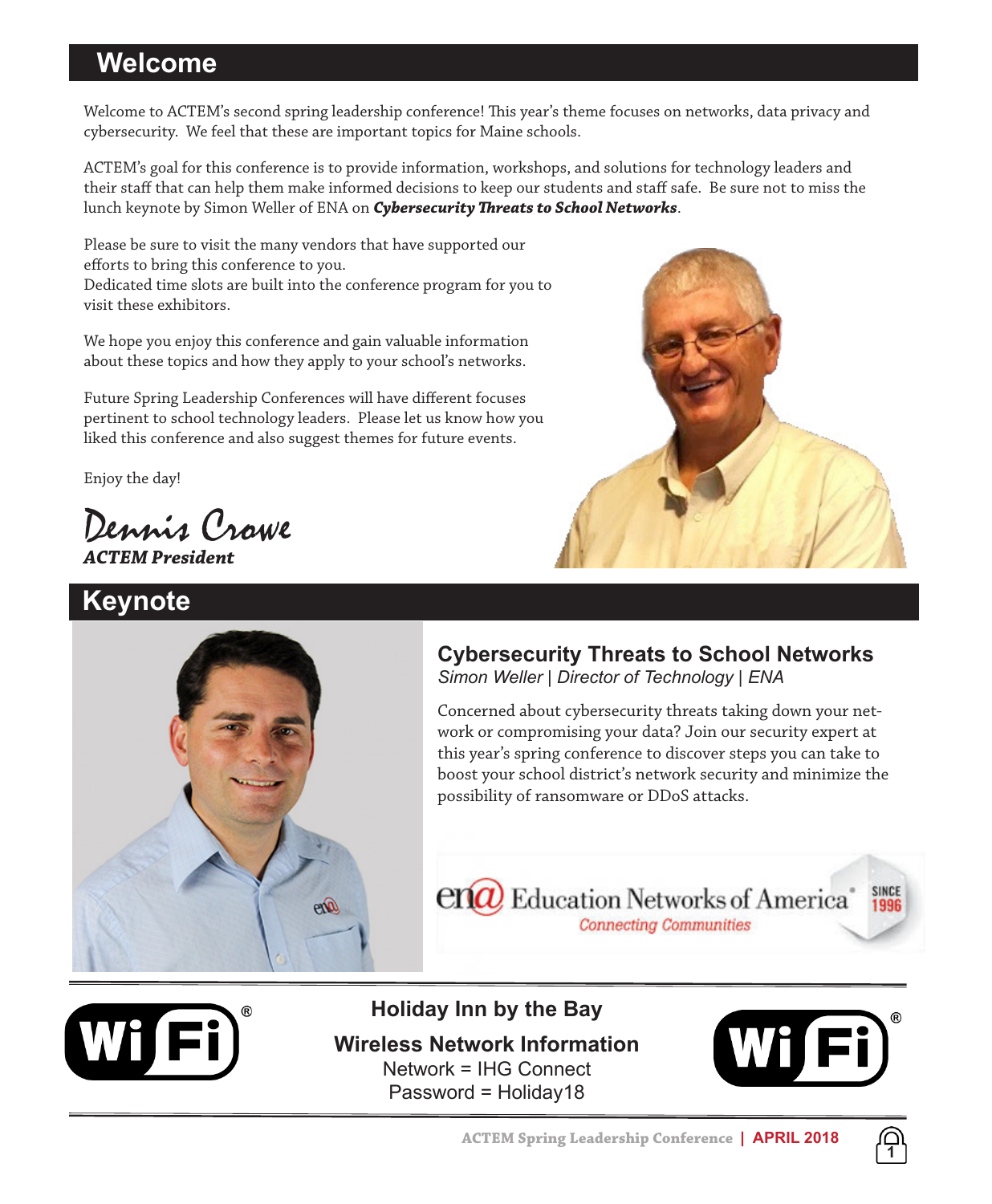|                                      | <b>FIRST FLOOR WORKSHOP ROOMS</b>                                                                                          |                                                                                                                                                          |                                                                                                                                            |
|--------------------------------------|----------------------------------------------------------------------------------------------------------------------------|----------------------------------------------------------------------------------------------------------------------------------------------------------|--------------------------------------------------------------------------------------------------------------------------------------------|
| <b>SCHEDULE</b>                      | <b>Connecticut</b>                                                                                                         | <b>Rhode Island</b>                                                                                                                                      | <b>Massachusetts</b>                                                                                                                       |
| 8:50 AM                              | <b>Opening &amp; Welcome   Casco Bay Hall</b>                                                                              |                                                                                                                                                          |                                                                                                                                            |
| Session 1<br>$9:00 - 9:45$ AM        | <b>TPx &amp; Fortinet</b><br><b>End-to-End Solution</b><br>for your School's Network<br><b>Tyler Dunphy &amp; Fortinet</b> | <b>Best Practices for</b><br><b>School Networks</b><br>Brian Barrows & Brandon Curry                                                                     | <b>How Prepared Are You</b><br>for a Digital Disaster?<br>Simon Weller - Director of<br>Technology, ENA                                    |
| $9.45 - 10.45$ AM                    | <b>Exhibitor Time   Casco Bay Hall</b>                                                                                     |                                                                                                                                                          |                                                                                                                                            |
| <b>Session 2</b><br>10:45 - 11:30 AM | TPx Session #2<br><b>TBD</b>                                                                                               | <b>Social Credit Score: Empowering</b><br>All to Confront the Risks &<br><b>Benefits of their Digital Footprint</b><br>Eric Butash, Highlander Institute | Leveraging your Network to<br><b>Support Physical Security</b><br><b>Measures &amp; Notification Systems</b><br>Tom Willoughby, Singlewire |
| $11:30$ AM - $1:00$ PM               | Lunch, Keynote & Exhibitor Time   Casco Bay Hall                                                                           |                                                                                                                                                          |                                                                                                                                            |
| Session 3<br>$1:00 - 1:45$ PM        | <b>TPx &amp; Fortinet</b><br><b>End-to-End Solution</b><br>for your School's Network<br><b>Tyler Dunphy &amp; Fortinet</b> | <b>Best Practices for</b><br><b>School Networks</b><br>Brian Barrows & Brandon Curry                                                                     | <b>Common Cyber Security</b><br><b>Concerns for K-12 Schools</b><br>Dave Lavallee, System Engineer<br>ePlus Technology Inc.                |
| $1:45 - 2:15$ PM                     | Afternoon Snack Break & Exhibitor Time   Casco Bay Hall                                                                    |                                                                                                                                                          |                                                                                                                                            |
| <b>Session 4</b><br>$2:15 - 3:00$ PM | TPx Session #2<br><b>TBD</b>                                                                                               | <b>Social Credit Score: Empowering</b><br>All to Confront the Risks &<br><b>Benefits of their Digital Footprint</b><br>Eric Butash, Highlander Institute | <b>How Prepared Are You</b><br>for a Digital Disaster?<br>Simon Weller - Director of<br>Technology, ENA                                    |
| $3:10$ PM                            | <b>Closing &amp; Door Prizes   Casco Bay Hall</b>                                                                          |                                                                                                                                                          |                                                                                                                                            |
|                                      |                                                                                                                            |                                                                                                                                                          |                                                                                                                                            |

# **Workshop Descriptions...**

#### **TPx & Fortinet End-to-End Solution for your School's Network**

Come see how TPx can deliver a fully managed and monitored next-generation security solution for your school's network. TPx with Fortinet, as a trusted security partner, can provide an outsourced Security Incident and Event Management (SIEM) & Security Operations (SOC) within a school's network to maintain a secure environment while ensuring continuity of your daily operations. This session will also highlight the value of this service in the K-12 environment. *Tyler Dunphy & Fortinet*  **Sessions 1 & 3 | Connecticut**

#### **TPx Session #2 - TBD**

**NOTE:** TPx Session #2 details were not available at press time. Details of this session will be announced in the morning opening session. Tyler Dunphy, a former Technology Director for the Westbrook Schools and now with TPx has promised a relevant session topic that you will not want to miss. *Tyler Dunphy, TPx*

**Sessions 2 & 4 | Connecticut**

#### **Best Practices for School Networks**

Brian spent 15 years in education before starting his company Northeast Technologies in 2007. He has been assisting and advising schools on networking and technology for over 10 years. Join this session for a discussion of best practices he has discovered through his work with many school districts in Maine and New England. *Brian Barrows & Brandon Curry*

**Sessions 1 & 3 | Rhode Island**

### **Social Credit Score: Empowering All to Confront the Risks & Benefits of their Digital Footprint**

If schools are going to successfully reimagine education, IT leaders must work in new and better ways to support innovative learning opportunities while ensuring digital privacy, safety, and security. Colleges and businesses are beginning to assess our students like banks evaluate borrowers, using a Social Media Credit Score to better understand potential risks. Some students have seen their college acceptances and job offers rescinded, others are having scholarships and internships offered based on social media reports. Let's stop looking for social media's "OFF" button! This session will help school IT leaders discover constructive ways to protect and educate students & teachers.

### *Eric Butash, Highlander Institute* **Sessions 2 & 4 | Rhode Island**

#### **How Prepared Are You for a Digital Disaster?**

Business continuity and disaster recovery planning and techniques are heavily marketed but can be difficult to implement successfully. In this session, you'll learn how to create a basic disaster recovery plan. We'll also highlight some solutions crafted by our experienced ENA engineering team that can significantly mitigate your exposure and loss in the event disaster does strike. *Simon Weller, ENA* **Sessions 1 & 4 | Massachusetts**

#### **Leveraging your Network to Support Physical Security Measures & Notification Systems**

Are your people notified if there is an emergency in their area? – or just their building? What if you could let people know what is going on in close proximity to them during an emergency. We'll discuss Panic buttons and stations, 2-way paging and communications, emergency stations, door sensors and others and how these IOT devices can be used to increase awareness and safety measures. .

*Tom Willoughby, Singlewire* **Sessions 2 Only | Massachusetts**

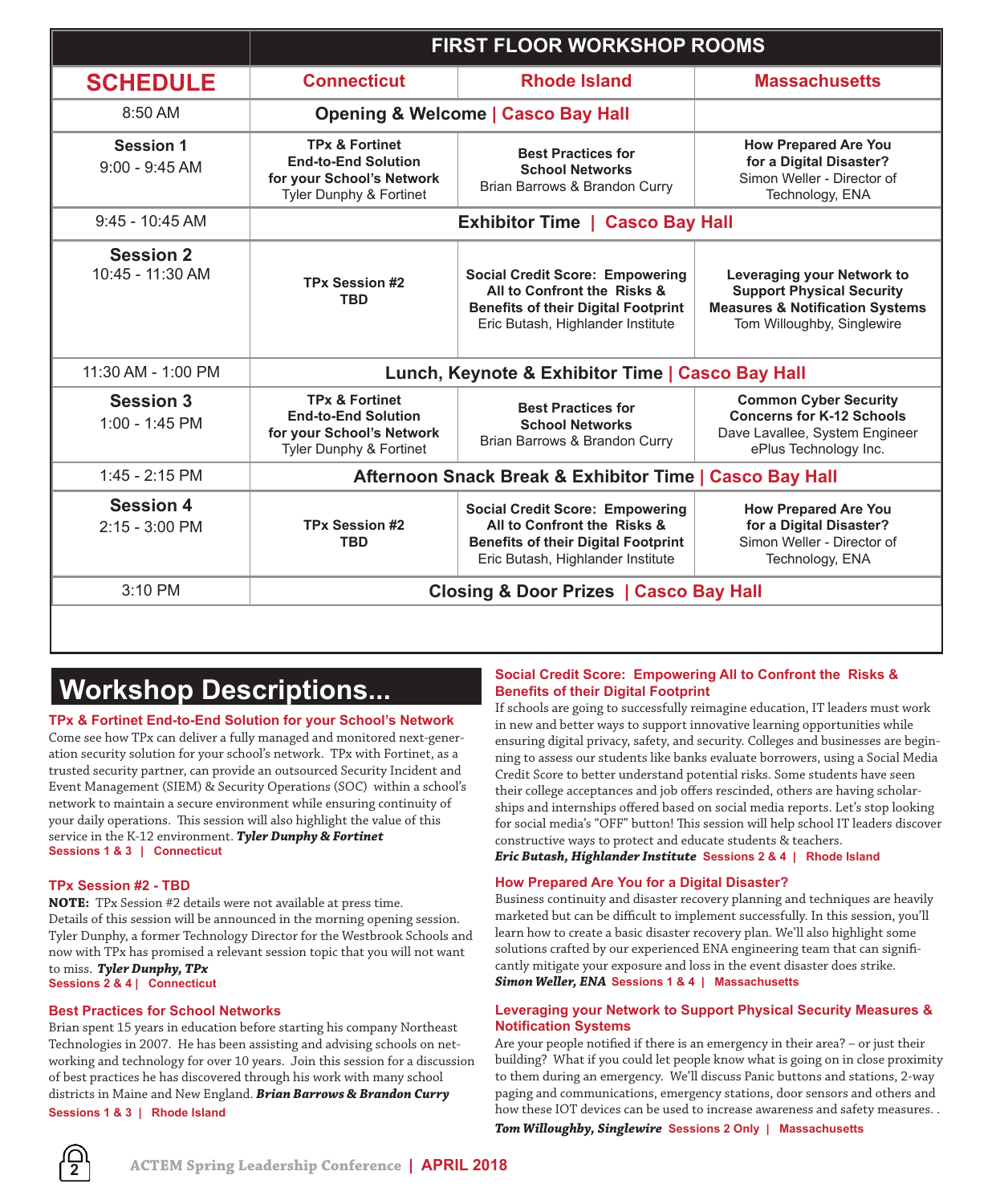| <b>SECOND FLOOR WORKSHOP ROOMS</b>                                                                                                    |                                                                                                                                         |                                                                                                                                                    |                                                                                                                             |  |  |
|---------------------------------------------------------------------------------------------------------------------------------------|-----------------------------------------------------------------------------------------------------------------------------------------|----------------------------------------------------------------------------------------------------------------------------------------------------|-----------------------------------------------------------------------------------------------------------------------------|--|--|
| <b>York</b>                                                                                                                           | <b>Somerset</b>                                                                                                                         | <b>Oxford</b>                                                                                                                                      | <b>Lincoln/Kennebec</b>                                                                                                     |  |  |
| <b>Opening &amp; Welcome   Casco Bay Hall</b>                                                                                         |                                                                                                                                         |                                                                                                                                                    |                                                                                                                             |  |  |
| <b>Extreme Networks: The</b><br><b>Secure Automated Campus</b><br>Joe Ranney, Paul Brady<br>& Greg Bleaux, Extreme<br><b>Networks</b> | <b>Safety First! Securing your</b><br>Network and<br><b>Protecting your Users</b><br>David Andrade, K-12 Education<br>Strategist, CDW-G | Engage, Inspire, Connect: Wireless<br><b>Networking and Mobility Solutions</b><br>for Education<br>Stephen Kim, Sr. Systems Engineer -<br>Aerohive | Apple Education: Student Data<br><b>Privacy and Security</b><br>Apple                                                       |  |  |
| <b>Exhibitor Time</b><br><b>Casco Bay Hall</b>                                                                                        |                                                                                                                                         |                                                                                                                                                    |                                                                                                                             |  |  |
| <b>Cybersecurity on the Front</b><br>Lines: What You Need to<br>Know and How You Need<br>to Plan<br>Mark Villinski                    | The Network Outage that never<br>happened- WCA IT Assess-<br>ments<br>Dean LeClerc, Director of Emerg-<br>ing Technology, WCA           | <b>Edupoint - New Product Feature</b><br><b>Preview RTI &amp; Analytics</b><br>Coy Travers and Mark Wilson                                         | Linklt! Student Data and Priva-<br>cy Best Practices Workshop<br>Matthew Wilson, Director of<br><b>Educational Programs</b> |  |  |
| Lunch, Keynote & Exhibitor Time   Casco Bay Hall                                                                                      |                                                                                                                                         |                                                                                                                                                    |                                                                                                                             |  |  |
| <b>Extreme Networks: The</b><br><b>Secure Automated Campus</b><br>Joe Ranney, Paul Brady<br>& Greg Bleaux, Extreme<br><b>Networks</b> | <b>Safety First! Securing your</b><br>Network and<br><b>Protecting your Users</b><br>David Andrade, K-12 Education<br>Strategist, CDW-G | Engage, Inspire, Connect: Wireless<br><b>Networking and Mobility Solutions</b><br>for Education<br>Stephen Kim, Sr. Systems Engineer -<br>Aerohive | <b>Apple Education: Student Data</b><br><b>Privacy and Security</b><br>Apple                                                |  |  |
| Afternoon Snack Break & Exhibitor Time   Casco Bay Hall                                                                               |                                                                                                                                         |                                                                                                                                                    |                                                                                                                             |  |  |
| <b>Cybersecurity on the Front</b><br>Lines: What You Need to<br>Know and How You Need<br>to Plan<br>Mark Villinski                    | The Network Outage that never<br>happened- WCA IT Assess-<br>ments<br>Dean LeClerc, Director of Emerg-<br>ing Technology, WCA           | <b>Edupoint - New Product</b><br><b>Feature Preview RTI &amp; Analytics</b><br>Coy Travers and Mark Wilson                                         | Linklt! Student Data and Priva-<br>cy Best Practices Workshop<br>Matthew Wilson, Director of<br><b>Educational Programs</b> |  |  |
| <b>Closing &amp; Door Prizes   Casco Bay Hall</b>                                                                                     |                                                                                                                                         |                                                                                                                                                    |                                                                                                                             |  |  |

#### **Common Cyber Security Concerns for K-12 Schools**

In many public places WIFI networks provide free – un-hindered access. What are you doing to protect your Valuable assets – your data from malicious activity both in the cloud and on premises. We'll talk about the network as a security platform and cloud protection mechanisms you can implement and control access with beyond firewalls and AV.

#### *Dave Lavallee, ePlus Technologies* **Sessions 3 Only | Massachusetts**

#### **Extreme Networks: The Secure Automated Campus**

This solution provides a true 360-degree view of the network (wired and wireless), users, devices and applications with context and scale through integrated management, analytics and policy. Automation of onboarding users and networking equipment will reduce the burden on the IT team. You can feel secure with Extreme's Automated Campus, which leverages hyper-segments which will contain breaches and isolate/protect critical applications, information or users. If a hacker cannot see the network, they cannot hack it!

*Joe Ranney, Paul Brady & Greg Bleaux – Extreme Networks* **Sessions 1 & 3 | York**

### **Cybersecurity on the Front Lines: What You Need to Know and How You Need to Plan**

When it comes to cybersecurity, the threat landscape is changing every day. From ransomware attacks to the security of the Internet of Things, there's a lot to take in. Let our experts break it down for you. Join Kaspersky to learn about trends from the past year and predictions for the future of cybersecurity. This talk will give you a sharper focus on how to protect your organizations and how to plan for your future IT security needs.

# *Mark Villinski, Kaspersky* **Sessions 2 & 4 | York**

### **Safety First! Securing your Network and Protecting your Users**

 In this session, we will discuss how to secure your network, devices on your network, devices that go home with students, online and network safety, student data security and privacy, and other topics, along with tools and resources to help you do this. *David Andrade, K-12 Education Strategist, CDW-G* **Sessions 1 & 3 | Somerset**

#### **The Network Outage that never happened- WCA IT Assessments**

Come join WCA as we explore our suite of next generation assessment services and hear about how it discovered issues before they became critical. WCA will present a comprehensive review of the five key areas where you can gain the critical data you need to take control of your infrastructure. Whether it is server and storage capacity planning, prepping for a virtualized environment, wireless optimization, power and cooling, or assessing the overall health of your network, WCA will work with you to make sure that you are following industry-leading, best practices in all of your technology deployments. Attendees should have basic knowledge of network infrastructure components (switches, servers, storage) and will leave with an understanding of the value of proactive service delivery vs reactive as well as engage with real life example of data collection that can reduce downtime and reduce costs. *Dean LeClerc, Director of Emerging Technology, WCA* **Sessions 2 & 4 | Somerset**

# **Apple Education: Student Data Privacy and Security**

Join Apple for a conversation around K-12 student data privacy and security. In this session we will discuss Apple's security approach and demonstrate some of the privacy features of Apple's education solutions. At Apple, we believe privacy is a fundamental human right. We are committed to helping protect all of our users with leading privacy and security technologies that are designed to safeguard

personal information. *Apple* **Sessions 1 & 3 | Lincoln-Kennebec**

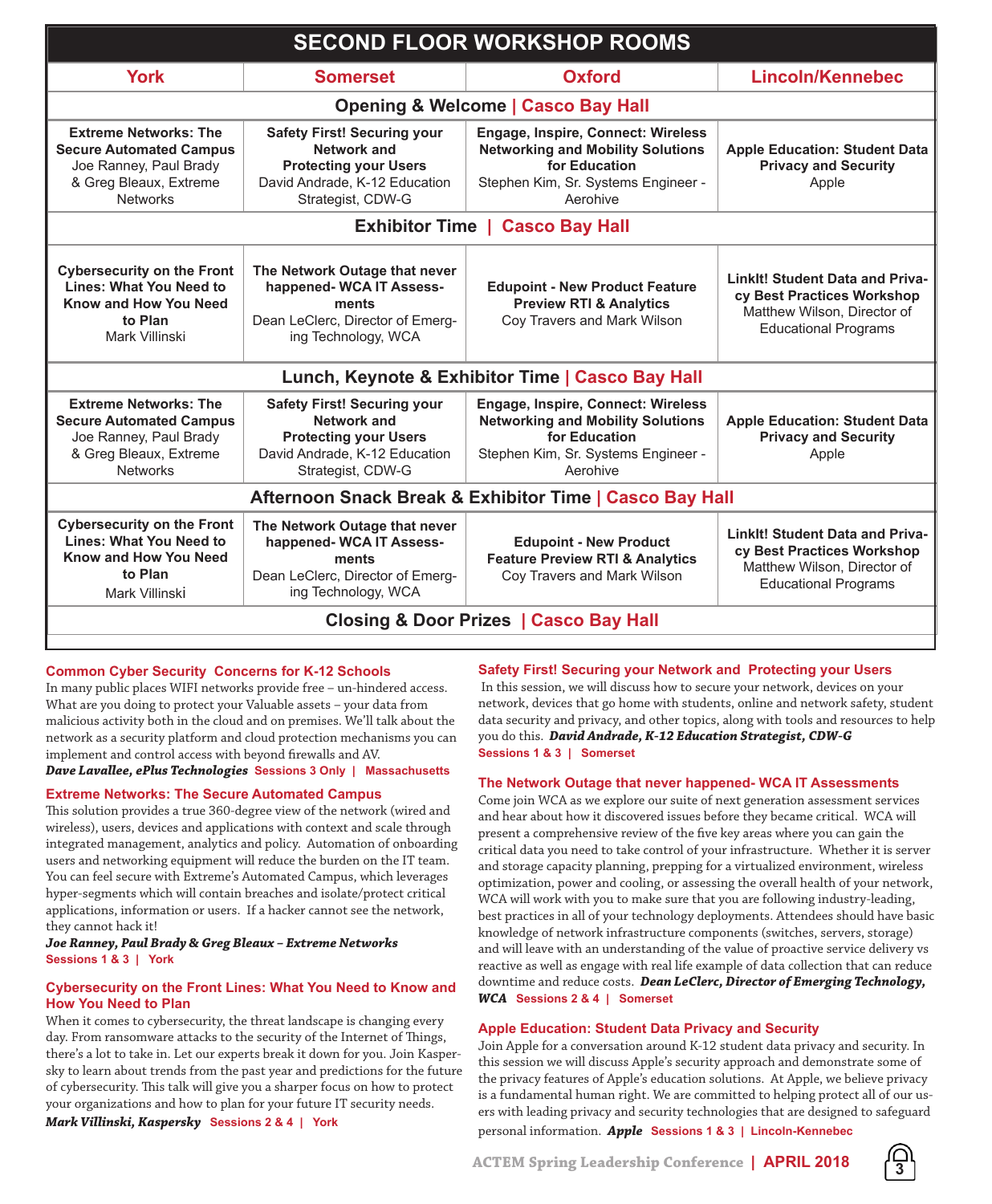# **Workshops Continued...**

# **Edupoint - New Product Feature Preview RTI and Analytics**

Round table dialogue to discuss topics of interest with Coy Travers, Product Evangelist and Mark Wilson, Regional Sales Manager. *Coy Travers & Mark Wilson Edupoint* **| Sessions 2 & 4 | Oxford**

# **Engage, Inspire, Connect: Wireless Networking and Mobility Solutions for Education**

The only solution guaranteed to improve student performance is great teaching. Come learn how a scalable, simple, and secure wireless networking and mobility solution can give your teachers a new platform to engage and inspire their students. From local schools in Maine to some of the largest school districts in the country, Aerohive provides the Wi-Fi network infrastructure for the next generation of 1:1 programs and online learning, with gradual deployment and easy operations that leaves more budget for what really matters. Learn about peers who are using the solution today, discuss upcoming standards & WLAN innovations, and learn about the latest and greatest in products and management. *Stephen Kim, Sr. Systems Engineer - Aerohive* **| Sessions 1 & 3 | Oxford**

# **LinkIt! Student Data and Privacy Best Practices Workshop**

Matthew Wilson, former school superintendent and the Director of Educational Programs with LinkIt!, the industry leader in K-12 school data warehousing and analytics, will provide district leaders with examples of best practices and do's and don'ts for the process of transferring, storing, and analyzing student data in a vendor platform. Participants will also review Maine student data in the LinkIt! platform and learn why districts

# **Exhibitors**

### **Aerohive**

### **www.aerohive.com**

Aerohive enables our customers to simply and confidently connect to the information, applications, and insights they need to thrive. Our simple, scalable, and secure platform delivers mobility without limitations. For our customers worldwide, every access point is starting point. For more information, please visit www.aerohive.com.

# **Apple, Inc.**

# **www.apple.com/education**

Education has always been part of Apple's DNA. We believe technology has the power to transform every classroom and engage every student. Our products are designed to expand how teachers teach and students learn with access to powerful apps and engaging content on the devices they love to use. We also know how important security and privacy is to protect the data students create, store, and access throughout the learning experience. Security and privacy are fundamental to the design of all Apple hardware, software, and services.

# **Aruba, a Hewlett Packard Enterprise Company www. arubanetworks.com**

Aruba, a Hewlett Packard Enterprise company, is a leading provider of next-generation networking solutions for enterprises of all sizes worldwide. The company delivers IT solutions that empower organizations to serve the latest generation of mobile-savvy users who rely on cloud-based business apps for every aspect of their work and personal lives.

To learn more, visit Aruba at http://www.arubanetworks.com. For real-time

news updates follow Aruba on Twitter and Facebook, and for the latest technical discussions on mobility and Aruba products visit Airheads Social at http://community.arubanetworks.com.

# **CDW-G**

# **www.cdwg.com**

CDW-G is a leading multi-brand technology solutions provider to business, government, education and healthcare organizations in the United States, Canada and the United Kingdom. A Fortune 500 company with multinational capabilities, CDW-G was founded in 1984 and employs approximately 8,500 coworkers. Our broad array of offerings range from discrete hardware and software products to integrated IT solutions such as mobility, security, cloud, data center and collaboration. For more information about CDW-G, visit www.CDW.com.

# **Connection Public Sector Solutions www.govconnection.com**

Connection can help you seamlessly integrate all the latest technology into your classrooms and schools to create productive learning experiences for all students. We can also help you become comfortable and familiar with these new technologies. Advance your students' learning with 21st century classroom technology through Connection!

# **Education Networks of America www.ena.com**

Education Networks of America (ENA) delivers transformative technology solutions supported by exceptional customer care to education and library institutions across the nation. Since 1996, we have worked with our customers to design and engineer high-capacity and future-ready broadband, Wi-Fi/LAN, communication, cloud, and security solutions. For more information, please visit www.ena.com, call (603) 836-4472, or e-mail mwoodrow@ena.com.

# **Edupoint Educational Systems www.edupoint.com**

As thought leaders in K-12 student information management, the founders of Edupoint have set the standard for SIS solutions for almost thirty years. Our innovative solutions have been used by thousands of schools to manage millions of students. "We're expanding the boundaries of the traditional SIS, and blurring the lines between student information systems and learning management systems, not just because we can, but because it makes sense." Bob Weathers, founder & CEO

# **ePlus Technologies**

### **www.eplus.com**

At ePlus, we engineer transformative technology solutions for the most visionary companies in the world. With expertise built upon the hardwon experience of our master architects, engineers, and consultants, we see our clients' horizons and craft sustainable IT roadmaps to get them there. Then we make it happen. Contact Jeff Mann at JMann@eplus. com or call 207.332.3520.

# **Extreme Networks**

# **www.extremenetworks.com**

Extreme Networks, Inc. (EXTR) delivers software-driven networking solutions that help IT departments everywhere deliver the ultimate business outcome: stronger connections with customers, partners and employees. Wired to wireless, desktop to datacenter, we go to extreme measures for our 20,000-plus customers in more than 80 countries, delivering 100% insourced support to organizations large and small organizations in business, education, government, healthcare, manufacturing and hospitality.

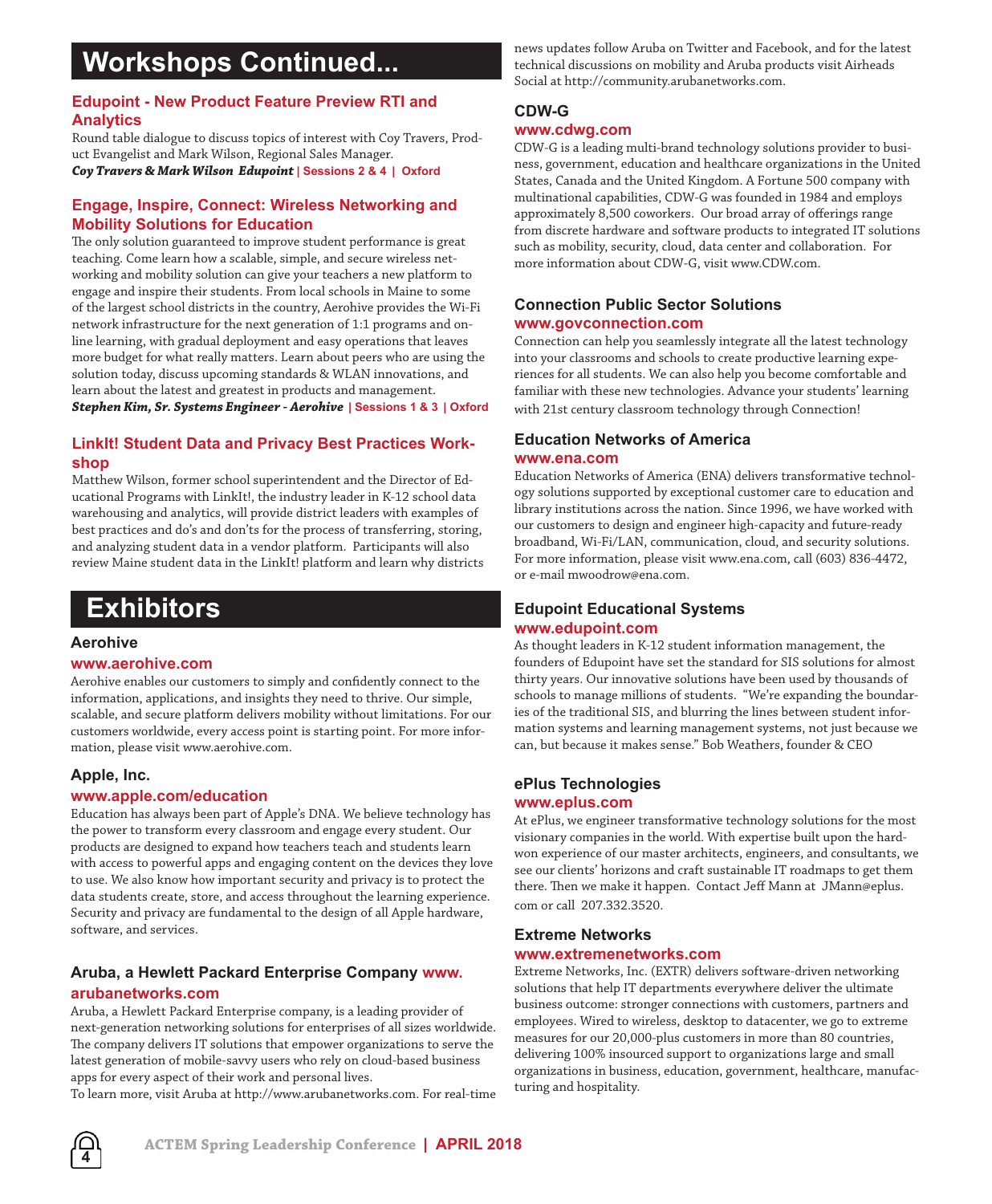# **Exhibitors Continued...**

# **Kajeet, Inc.**

#### **www.kajeet.net**

Kajeet helps students succeed by providing more than just Internet outside the classroom. Our innovative solution provides safe, mobile broadband Internet to close the Homework Gap. As educators increase technology in the classroom for learning, Education Broadband™ keeps students connected either at home or on the bus with CIPA-compliant filters and provides administrators with analytics, reporting, and a convenient dashboard to gain insight into student usage.

# **Linkit!**

# **www1.linkit.com**

K-12 assessment platform with powerful reporting and longitudinal data analysis tools. Designed in collaboration with educators, the user-friendly interface empowers teachers to track student performance and be more effective with differentiated instruction and individualized learning plans on both custom and formative

# **Microsoft**

# **www.microsoft.com**

Microsoft's hardware and software solutions for education.

# **New England Communications**

#### **www.necomm.com**

Since 1990, New England Communications has provided specialized telephony and communication products and services for small, mid size, and large businesses. With our innovative use of technology, we can engineer, install, and service all of your voice, data, and video needs. From structured cabling through IP networking, our professionals can make the difference your business deserves.

### **Ruckus Wireless**

### **www.ruckuswireless.com**

Ruckus Wireless was originally founded in 2002 to develop equipment that would use Wi-Fi to run entertainment-quality video simultaneously to all the TVs and computers in a home. Ruckus' technology expertise now extends well beyond Wi-Fi. With its OpenG technology, Ruckus is again a pioneer, working to build an ecosystem that will enable organizations to self-deploy LTE coverage in the same way they deploy Wi-Fi today. And Ruckus Wi-Fi itself is now much more than super-fast connections, it's a platform for a host of capabilities—like location analytics and engagement technology—that can reduce cost, increase efficiency, improve customer loyalty and increase revenue.

# **Systems Engineering**

### **www.syseng.com**

Systems Engineering has extensive experience providing information technology solutions to hundreds of northern New England school systems. We help school systems leverage IT to manage growth and streamline internal operations. We work to minimize operational risk while aligning IT with your goals to achieve academic and operational excellence. As your IT partner, SE is committed to providing the highest level of support and services to your students and teachers.

# **ACTEM 2018 Conference**

**Our 31st Annual Conference! Oct. 11-12, 2018**

**Augusta Civic Center | Augusta, ME**

# **Thomas College www.thomas.edu**

#### *Master of Science in Cybersecurity*

Now is the perfect time to prepare yourself to enter the field of cybersecurity! There is a shortage of cybersecurity professionals, leaving employers struggling to fill more than 200,000 cyber-related roles. This is your opportunity. A Master's in Cybersecurity at Thomas will provide you with a comprehensive understanding and skills to secure, protect, and defend valuable data. The program draws on current best practices, framework, and knowledge domains supported by the National Institute of Standards and Technology (Cybersecurity Framework), NSA, and DHS (Center of Academic Excellence), ISC² (CBK for the CISSP and CCSP), and ACM (Security). Learn from cybersecurity experts!

# **TPx Communications**

#### **www.tpx.com**

TPx Communications is a new kind of managed services provider – the premier national managed services carrier. Formed from the merger of TelePacific and DSCI, TPx is redefining the way enterprises grow, compete and communicate. TPx's Unified Communications, Managed IT services, continuity and connectivity solutions all work together to "reach a higher state of connectedness" – with customers, employees, clients, suppliers, locations, applications and more. We can provide guaranteed performance wherever there's a broadband connection, erasing the limitations of geography, incumbent providers and capital expenditure. Headquartered in Los Angeles, with major locations across the country, TPx has delivered more than 15 years of consecutive quarter-over-quarter growth, driven by a DNA of obsessive customer service and word-of-mouth referral.

# **Trinity3 Technology**

# **trinity3.com**

Trinity3 is wholly immersed in the K-12 education marketplace. We are comprised of the very best sales, support and technical professionals in the business. We understand your needs come first and we are all dedicated to serving you.

# **Tyler Technologies**

# **www.tylertech.com**

Tyler Technologies is the largest software company in the nation solely focused on providing integrated software and technology services to the public sector — cities, counties, states and school districts.

# **Whalley Computer Assoiates**

# **www.wca.com**

Founded in 1979 by and for Educators, Whalley Computer Associates focuses on lowering our customer's costs, increasing their efficiency, enhancing the educational environment by improving student performance through technology products.



Register today for #ISTE18. **LEARN MORE** 

**5**